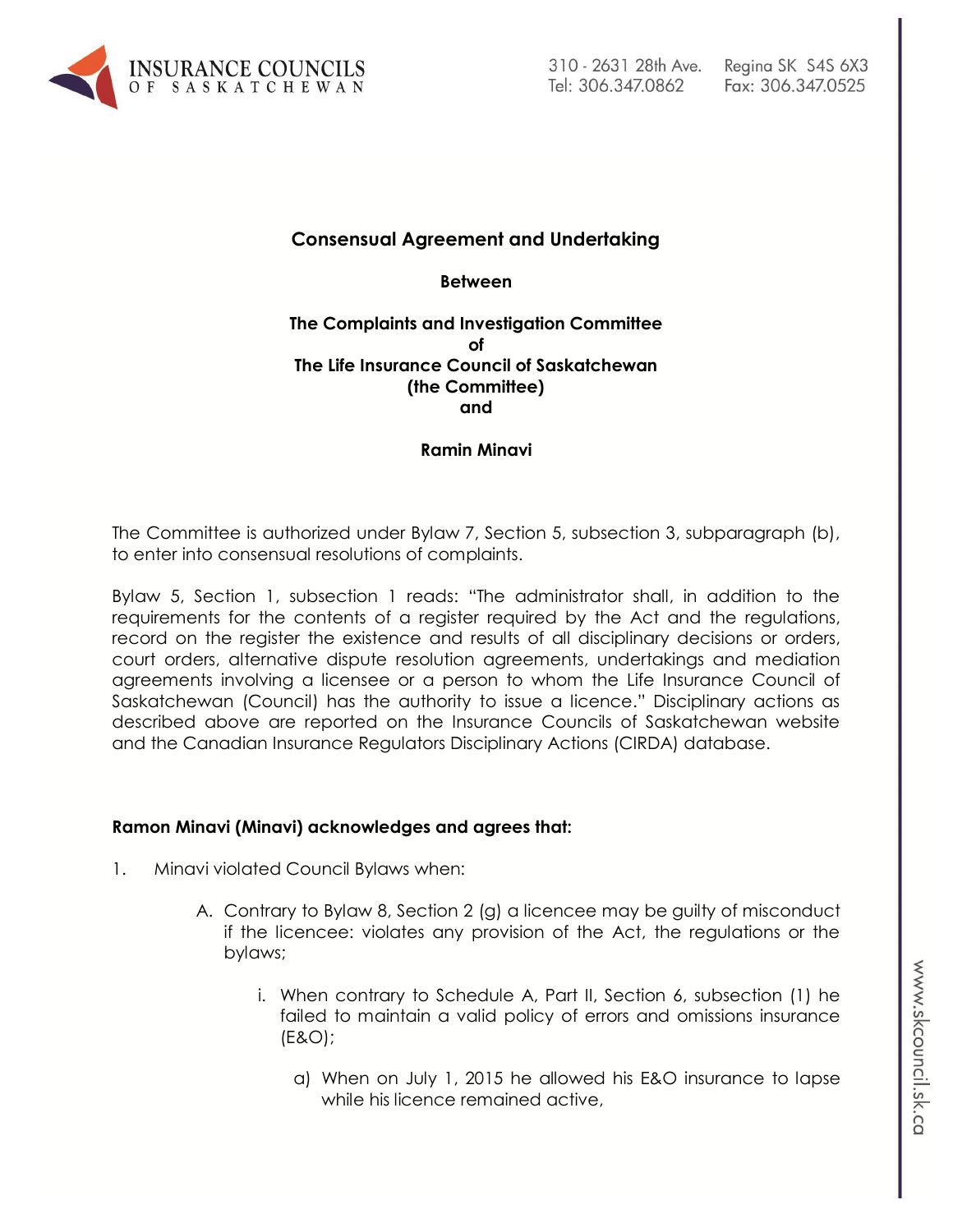- b) E&O was not re-established until July 29, 2015,
- c) Minavi was without E&O coverage for 28 days; and
- ii. When contrary to Bylaw 2, Section 1, subsection (4)(d) he failed to immediately notify Council of cancellation or non-renewal of his E&O.
- 2. Minavi's rights to appear before a Discipline Committee of Council have been explained to him and he fully understands his rights and/or obligations under Council Bylaw 10;
- 3. Minavi waives his rights to appear before a Discipline Committee and undertakes not to exercise any appeal rights he may have under Council Bylaw 10, Section 3 or *The Saskatchewan Insurance Act,* (the Act) as it relates to matters set out in this Consensual Agreement and Undertaking (Agreement).
- 4. This Agreement does not preclude Council from pursuing any other investigation against Minavi for activities not identified in this Agreement that may be in violation of Council Bylaws or the Act.
- 5. Minavi has been advised by the Committee that it is in his interests to obtain independent legal advice before entering into this Agreement.
	- a. Minavi has obtained such independent legal advice and is satisfied with the same, prior to executing this Agreement, or
	- b. Minavi has willingly chosen not to obtain such advice prior to executing this Agreement.
- 6. Minavi hereby affirms that he has read and understands the terms of this Agreement, and is signing it voluntarily and of his own free will.

### **Minavi, having waived its rights, undertakes to:**

- 1. Pay a fine in the amount of \$275.00; and
- 2. Reimburse Council's investigation costs in the amount of \$330.00.
- 3. Minavi will pay all fines and investigative costs within 30 days of receipt of this Agreement.
- 4. Minavi will ensure E&O insurance is in place while he continues to hold an insurance licence.